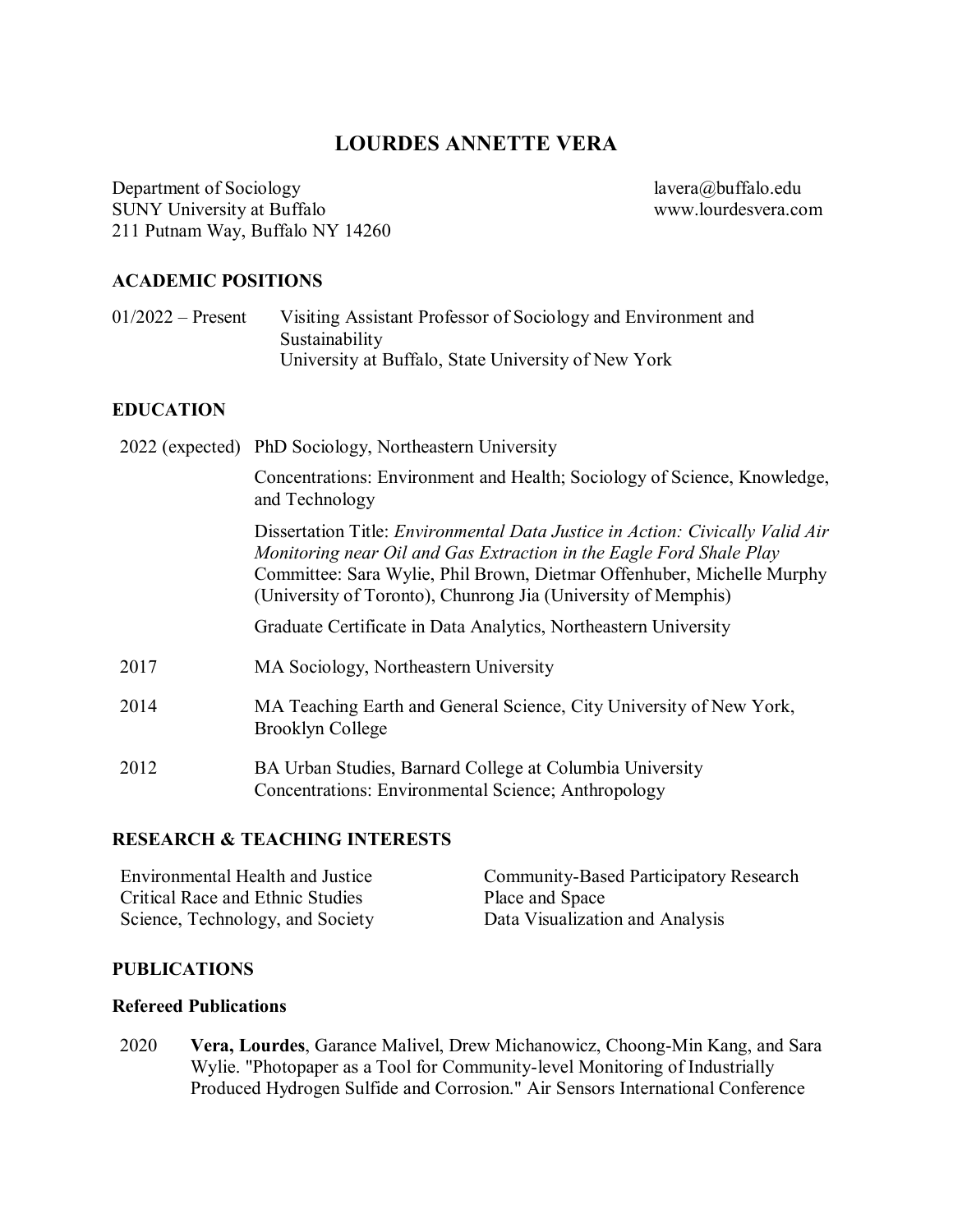Special Issue. *Atmospheric Environment: X* 5:100049.

- 2019 **Vera, Lourdes,** Dawn Walker, Michelle Murphy, Becky Mansfield, Ladan Mohamed Siad, Jessica Ogden, and the Environmental and Data Governance Initiative. "When Data Justice and Environmental Justice Meet: Formulating a Response to Extractive Logic through Environmental Data Justice." Data Justice Special Issue. *Information, Communication, and Society* 22(7): 1012-1028.
- 2018 **Vera, Lourdes,** Lindsey Dillon, Sara Wylie, Jennifer Liss Ohayon, Aaron Lemelin, Phil Brown, Christopher Sellers, Dawn Walker, and The Environmental Data and Governance Initiative. "Data Resistance: A Social Movement Organizational Autoethnography of the Environmental Data and Governance Initiative." Protesting Trump Special Issue. *Mobilization: An International Quarterly* 23(4): 511-529.
- 2017 Wylie, Sara, Elisabeth Wilder, **Lourdes Vera**, Deborah Thomas, Megan McLaughlin. "Materializing Exposure: Developing Methods for Visualizing Environmental Hazards of Unconventional Energy." *Engaging Science, Technology, and Society* no. 3: 426-463.

### **Manuscripts in Preparation**

Garance Malivel, **Lourdes Vera**, and Sara Wylie. Addressing Community-Level Exposure to Industrial Hydrogen Sulfide through an Accessible Participatory Air Monitoring Method and the Production of 'Operative Data.' In preparation for submission to *Social Studies of Science*.

**Vera, Lourdes**. Embodied Data Movement Challenges to Extractive Genomic Research. In preparation for submission to *Science, Technology, and Human Values*.

# **Other Publications**

| 2021 | Record, Nick and Lourdes Vera. "Uncovering Big Data Bias in Sustainability<br>Science." Spire: The Maine Journal of Conservation and Sustainability.                                                                                                                                                          |  |
|------|---------------------------------------------------------------------------------------------------------------------------------------------------------------------------------------------------------------------------------------------------------------------------------------------------------------|--|
| 2020 | Vera, Lourdes. "Bracing for the 'Double Dose': Experiencing COVID-19 while<br>living near oil and gas development." Shado Magazine. www.shado-mag.com.                                                                                                                                                        |  |
| 2020 | Vera, Lourdes. "Imagining Alternative Politics of Experimentation and Resistance<br>with Michelle Murphy's The Economization of Life." Review of The Economization<br>of Life by Michelle Murphy. Ludwick Fleck Prize Book Forum. Somatosphere:<br>Science, Medicine, and Anthropology. www.somatosphere.net. |  |
| 2020 | Nost, Eric, Sara Wylie, Kelsey Breseman, Gretchen Gehrke, Chris Sellers, Lourdes<br>Vera, Lauren Richter, Becky Mansfield, and the Environmental Data and                                                                                                                                                     |  |

Governance Initiative (EDGI). A Green New Deal for Environmental Data." A People's Green New Deal, Science for the People Vol. 23 No. 2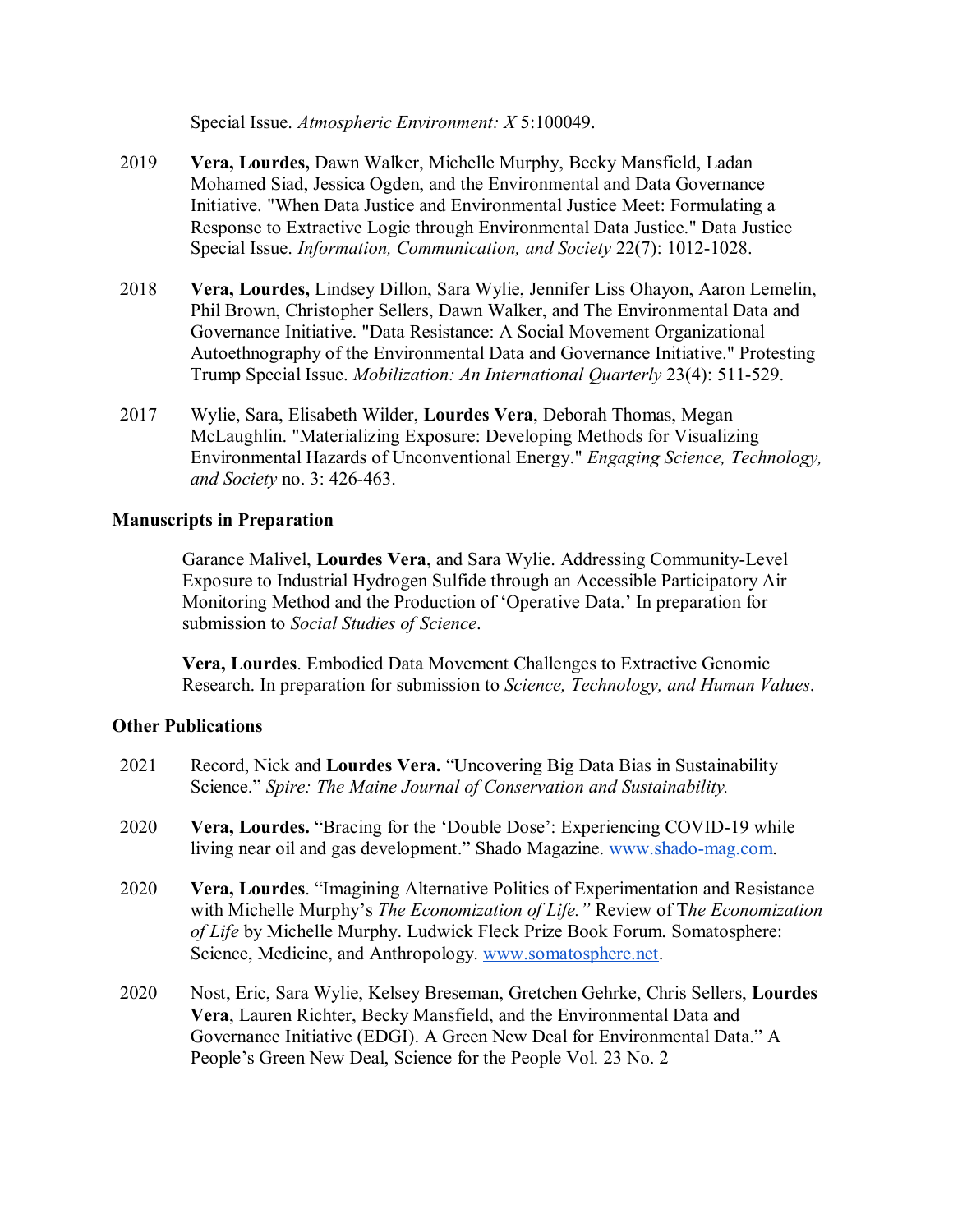- 2020 Nost, Eric, Kelsey Breseman, Steve Hansen, Leslie Alanis, Megan Raisle, **Lourdes Vera**, Maalvika Bhat, Sara Wylie, Sung-Gheel (Gil) Jang, and EDGI. "More Permission to Pollute: The Decline of EPA Enforcement and Industry Compliance during COVID."Blog Post. The Environmental Data and Governance Initiative. [https://envirodatagov.org/more-permission-to-pollute-the-decline-of-epa](https://envirodatagov.org/more-permission-to-pollute-the-decline-of-epa-enforcement-and-industry-compliance-during-covid/)[enforcement-and-industry-compliance-during-covid/.](https://envirodatagov.org/more-permission-to-pollute-the-decline-of-epa-enforcement-and-industry-compliance-during-covid/)
- 2020 Breseman, Kelsey, Eric Nost, Gretchen Gehrke, Chris Sellers, Marcy Beck, **Lourdes Vera**, EDGI. "EPA's COVID-19 Leniency is a Free Pass to Pollute." Blog Post. The Environmental Data and Governance Initiative. [https://envirodatagov.org/epas-covid-](https://envirodatagov.org/epas-covid-19-leniency-is-a-free-pass-to-pollute/)[19-leniency-is-a-free-pass-to-pollute/.](https://envirodatagov.org/epas-covid-19-leniency-is-a-free-pass-to-pollute/)
- 2018 Mansfield, Becky, Gretchen Gehrke, Andrea Hindman, Leif Fredrickson, **Lourdes Vera**, Jess Ogden, and Dawn Walker. 2018. "EPA's Proposed Rule Uses the Idea of Transparency to Reduce Real Transparency and Delay Protecting Environmental and Public Health." Public Comment. [https://envirodatagov.org/wp](https://envirodatagov.org/wp-content/uploads/2018/09/Strengthening-Transparency-in-Regulatory-Science.pdf)[content/uploads/2018/09/Strengthening-Transparency-in-Regulatory-Science.pdf.](https://envirodatagov.org/wp-content/uploads/2018/09/Strengthening-Transparency-in-Regulatory-Science.pdf)
- 2017 Villa, Priscilla, **Lourdes Vera**, Sara Wylie, and Sharon Wilson. "Hazards in the Air: Relating reported illnesses to air pollutants detected near oil and gas operations in and around Karnes County, Texas." Earthworks' Oil Gas Accountability Project.
- 2017 Villa, Priscilla, **Lourdes Vera**, Sara Wylie, and Sharon Wilson. "Peligros en el Aire: Relacionando enfermedades reportadas a los contaminantes del aire detectados cerca de las operaciones de petróleo y gas dentro y alrededor del Condado de Karnes, Texas." Earthworks' Oil Gas Accountability Project.
- 2016 **Vera, Lourdes**. "Community Health Impacts from Oil and Gas Development in Texas: The Perspective of Sharon Wilson." SSEHRI Special Issue. *New Solutions: A Journal of Environmental and Occupational Health Policy* 26(3): 496-507.

### **AWARDS**

- 2021 Robert Boguslaw Award for Technology and Humanism, American Sociological Association Environmental Sociology Section.
- 2020 Outstanding Research Paper Award, Northeastern University Department of Sociology and Anthropology.
- 2019 Outstanding Research Paper Award, Northeastern University Department of Sociology and Anthropology.
- 2018 Outstanding Contributions to Public Sociology Award, Northeastern University Department of Sociology and Anthropology.
- 2017 Distinguished Contributions to Making and Doing: "Environmental Data and Governance Initiative (EDGI): Engaged STS Responding to the U.S. Administration"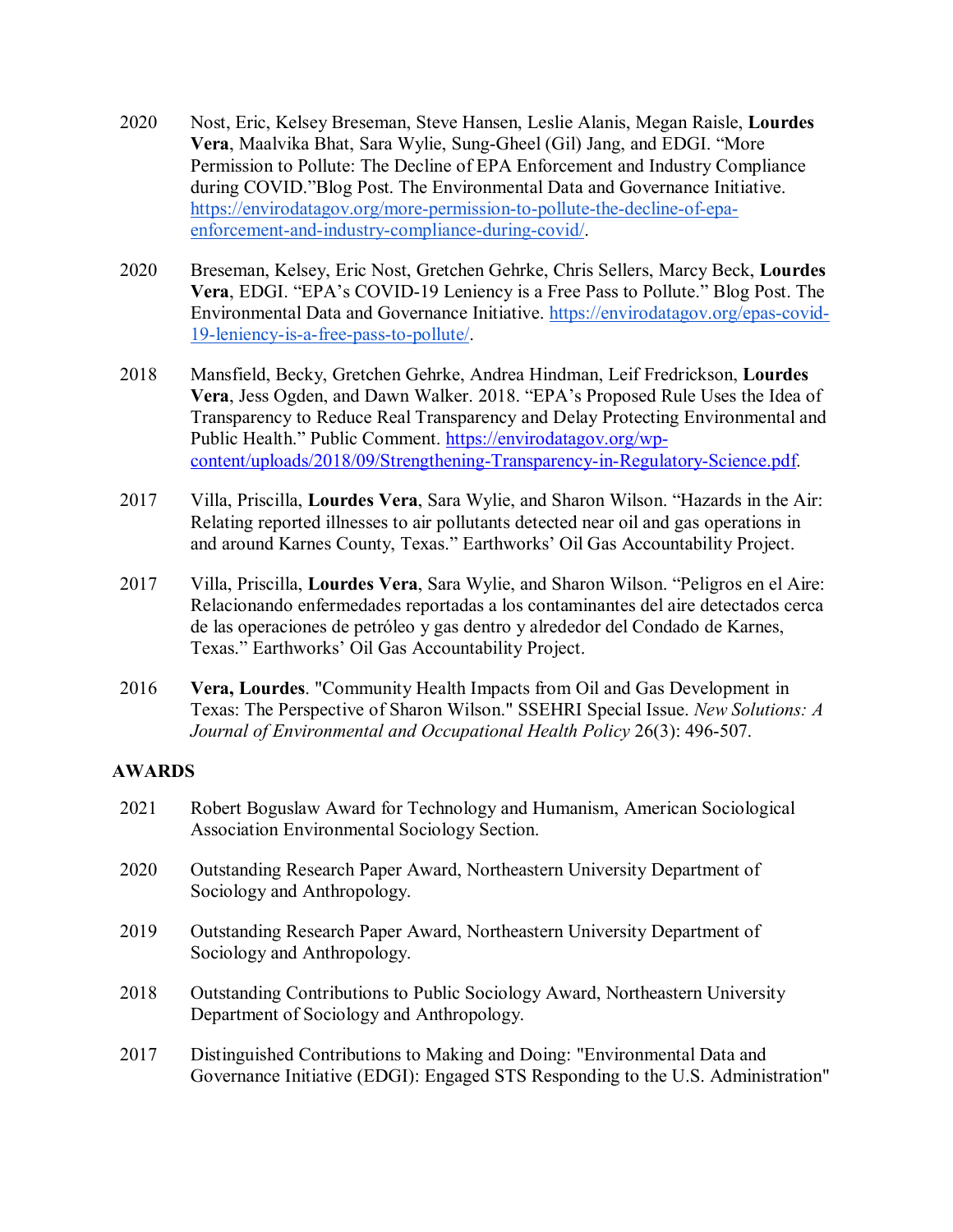Society for Social Studies of Science.

### **GRANTS AND FELLOWSHIPS**

- 2021 Code for Science and Society Event Grant. Co-authored with the Environmental Data and Governance Initiative, \$20,000.
- 2020 Northeastern University Department of Sociology Summer Research Grant, \$2,000
- 2020 Experiential PhD Fellowship, Northeastern University College of Social Sciences and Humanities. Sponsoring Organization: Earthworks' Oil and Gas Accountability Project, \$13,250.
- 2020 David and Lucile Packard Foundation Grant. Co-authored with the Environmental Data and Governance Initiative, \$450,000.
- 2019 Research Development Initiative Grant. Co-PI, Sara Wylie. Northeastern University College of Social Sciences and Humanities, \$5,000.
- 2019 Robert Patricia Switzer Foundation Environmental Fellow, \$15,000.
- 2016 National Institute of Environmental Health Sciences (NIEHS) T-32 Training Program (3 years).
- 2015 Northeastern University Distinguished Dean's Fellowship (5 years)
- 2012 AmeriCorps Grantee, \$5,000
- 2012 New York City Teaching Fellows Cohort 23

### **PRESENTATIONS**

#### **Invited Presentations**

- 2020 "Environmental Data Justice: Developing Civically Valid Air Monitoring Methods with Oil and Gas Fenceline Communities." Humanities Institute Science Studies Research Workshop, State University of New York at Buffalo. October 29.
- 2020 "Storytelling for Advocacy: Tools for Uncovering Scientific Meaning and Purpose" with Leslie Alanis. Reclaiming STEM 2020 Workshop.
- 2020 Panelist at Planet Texas 2050 Resilience Roundtable. The University of Texas at Austin. Virtual. July 21.
- 2020 "Race & Equity Discussion Group: Environmental Data Justice with Lourdes Vera." The Switzer Foundation. Virtual. June 15.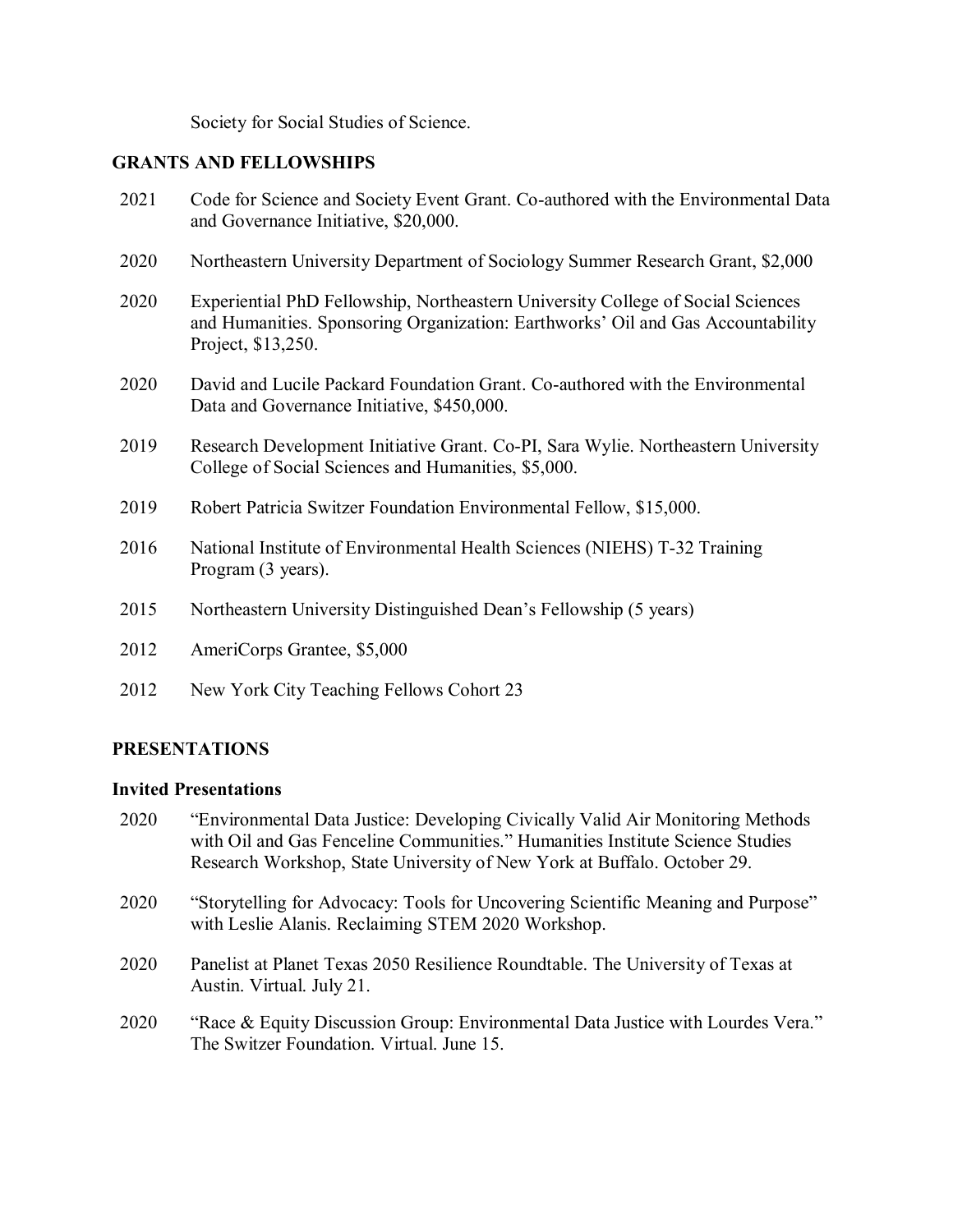- 2019 Invited Discussant for Author Meets Critics: Fleck Prize for *The Economization of Life* by Michelle Murphy. Society for Social Studies of Science Annual Meeting, Boston, MA. August 30 – September 2.
- 2018 "Building a Sentinel Community in Response to Hazards from Oil and Gas Development in Karnes, Texas," Human Challenges in Extreme Environments. Hosted by iGlobes: Interdisciplinary and Global Environmental Studies and the Udall Center for Studies in Public Policy. University of Arizona. November 18.
- 2016 "D.I.Y Visualization of Exposure to Hydrogen Sulfide" Indexical Design Symposium, Northeastern University. June 25.
- 2016 "Visualizing Thermal Plumes with Thermal Fishing Bobs" Civic Art Lightning Talk, Technology, Design & Social Impact Conference, Boston Civic Media Consortium, Microsoft NERD at MIT. June 10.

### **Conference Activity**

- 2021 "Developing Publicly Accessible Data Analytic Tools to Understand EPA's COVID Policy on Environmental Enforcement" (non-presenter). With Megan Raisle, Eric Nost, Sara Wylie, Kelsey Breseman, and the Environmental Data and Governance Initiative. GH024: Science to Action: Understanding and Addressing the Community Health Disparities Resulting from Air Pollution and Other Environmental Risk Factors I, American Geophysical Union (AGU) conference, Virtual. December 16th.
- 2020 "Engaging Environmental Data Justice to Conduct Civically Valid Air Monitoring with Oil & Gas Fenceline Communities." Panel on Ways of Knowing the Digital Anthropocene (Sensing and Seeing), Society for the Social Studies of Science Annual Meeting, Virtual, Prague. August 18-21.
- 2019 "Responding to the Violent and Extractive Logic of Data Mining with Environmental Data Justice." Society for the Social Studies of Science Annual Meeting, New Orleans, LA. September 4-7.
- 2019 "Citizen Science as/in Public Works: How Validating a Low Cost Air Monitoring Tool in a Sewage Treatment Plant Transformed its Metrics and Impact" (nonpresenter). With Garance Malivel and Sara Wylie. Society for the Social Studies of Science Annual Meeting, New Orleans, LA. September 4-7.
- 2019 "When Data Justice and Environmental Justice Meet: Formulating a Response to Extractive Logic through Environmental Data Justice." With Dawn Walker, Michelle Murphy, Becky Mansfield, Ladan Mohamed Siad, Jessica Ogden, and the Environmental Data and Governance Initiative. American Sociological Association Annual Meeting, New York City, NY. August 10-13.
- 2018 "Photographic Paper: an Integrated Measure for Community Study of Industrially Produced Corrosive Gases?" Poster Session at Air Sensors International Conference,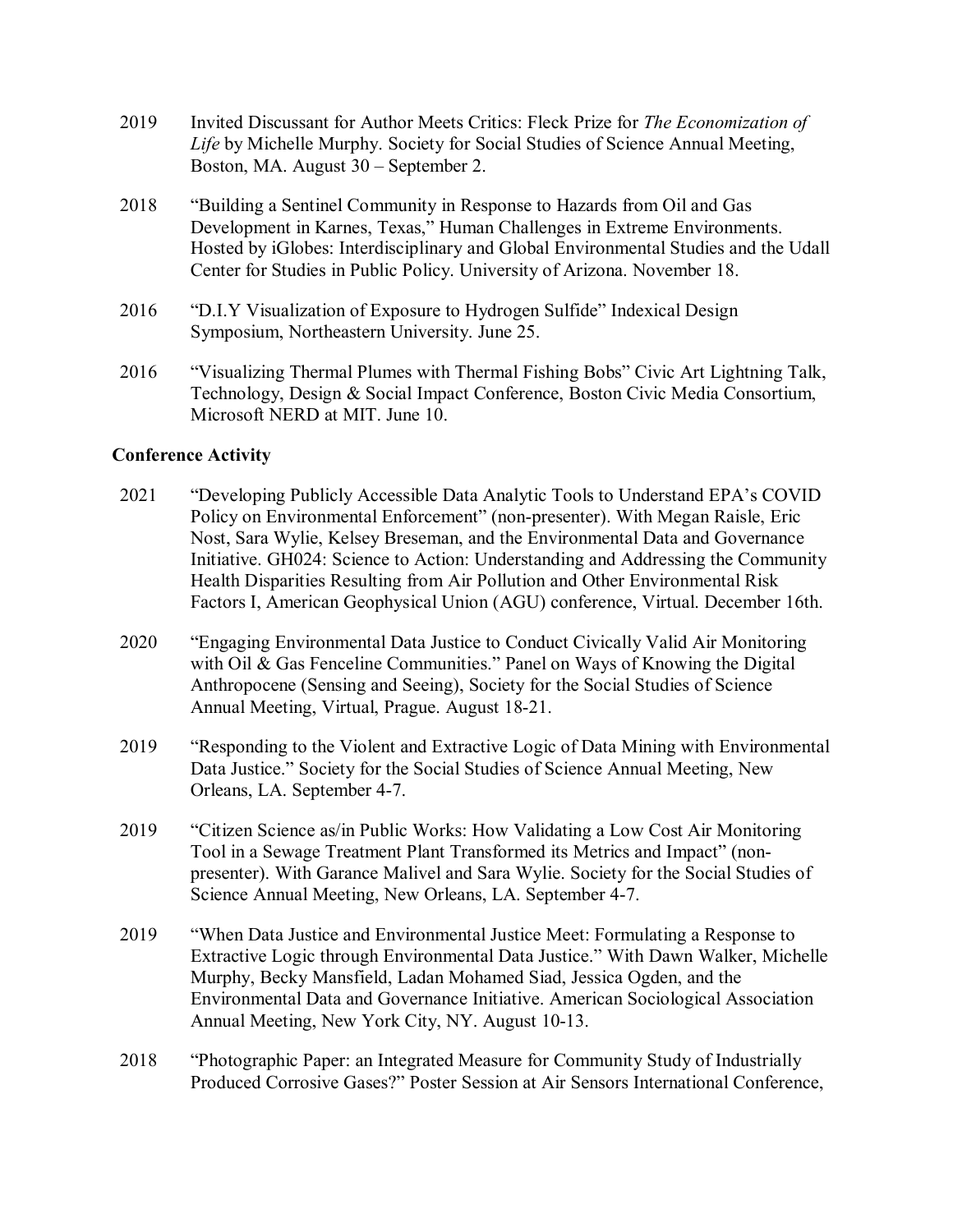UC Davis. September 12-14.

- 2018 "Towards an Environmental Data Justice Framework." With Dawn Walker and the Environmental Data and Governance Initiative. Data Justice Conference, Data Justice Lab, Cardiff University. May 21-22.
- 2017 "Using Indexical Design and Counter-Mapping to Collaboratively Ground the Hazards of Oil and Gas Extraction." Panel on Tensions and Challenges for Environmental Citizen Science II: Expertise and the State. Society for Social Studies of Science Annual Meeting, Boston, MA. August 30 – September 2.

### **Workshops and Guest Lectures**

- 2019 "Environmental Data Justice in Practice at National and Local Scales" in undergraduate course *Environment, Health, and Society*, taught by Professor Phil Brown at Northeastern University.
- 2018 "Proactive Data Monitoring and Archiving with the Environmental Data and Governance Initiative (EDGI)" in graduate course *Storing, Collecting, and Retrieving Data*, taught by Professor Sara Arunagiri at Northeastern University.
- 2018 "Working with Marginalized Communities" in undergraduate course *Environmental Justice*, taught by Professor Phil Brown at Northeastern University.
- 2017, 2018 "Air Pollution" in MPH course *Environmental Health*, taught by Professor Sharon Harlan at Northeastern University.
- 2018 "Environmental Data Justice" in undergraduate course *Environmental Justice*, taught by Professor Phil Brown at Northeastern University.
- 2017 "Climate Change and Violence" in undergraduate course *Violence and Society*, taught by Professor Sylvia Dominguez at Northeastern University.
- 2016 "Civic Technoscience in STS and Environmental Health" in DrPH course *Paradigms of Social Science* taught by Bridget Hanna at T.H. Chan Harvard School of Public Health.
- 2016 Santo Domingo Housing and Health Workshop hosted by T.H. Chan Harvard School of Public Health and JPB Foundation. Santo Domingo Pueblo, NM. May 22-24.

### **Campus Talks**

- 2019 Invited Participant. Graduate Student Fellowships Panel. College of Social Sciences and Humanities, Northeastern University.
- 2018 Organizer and Moderator. "Perspectives on Research as Activism" Intellectual Events Committee Panel, Department of Sociology and Anthropology, Northeastern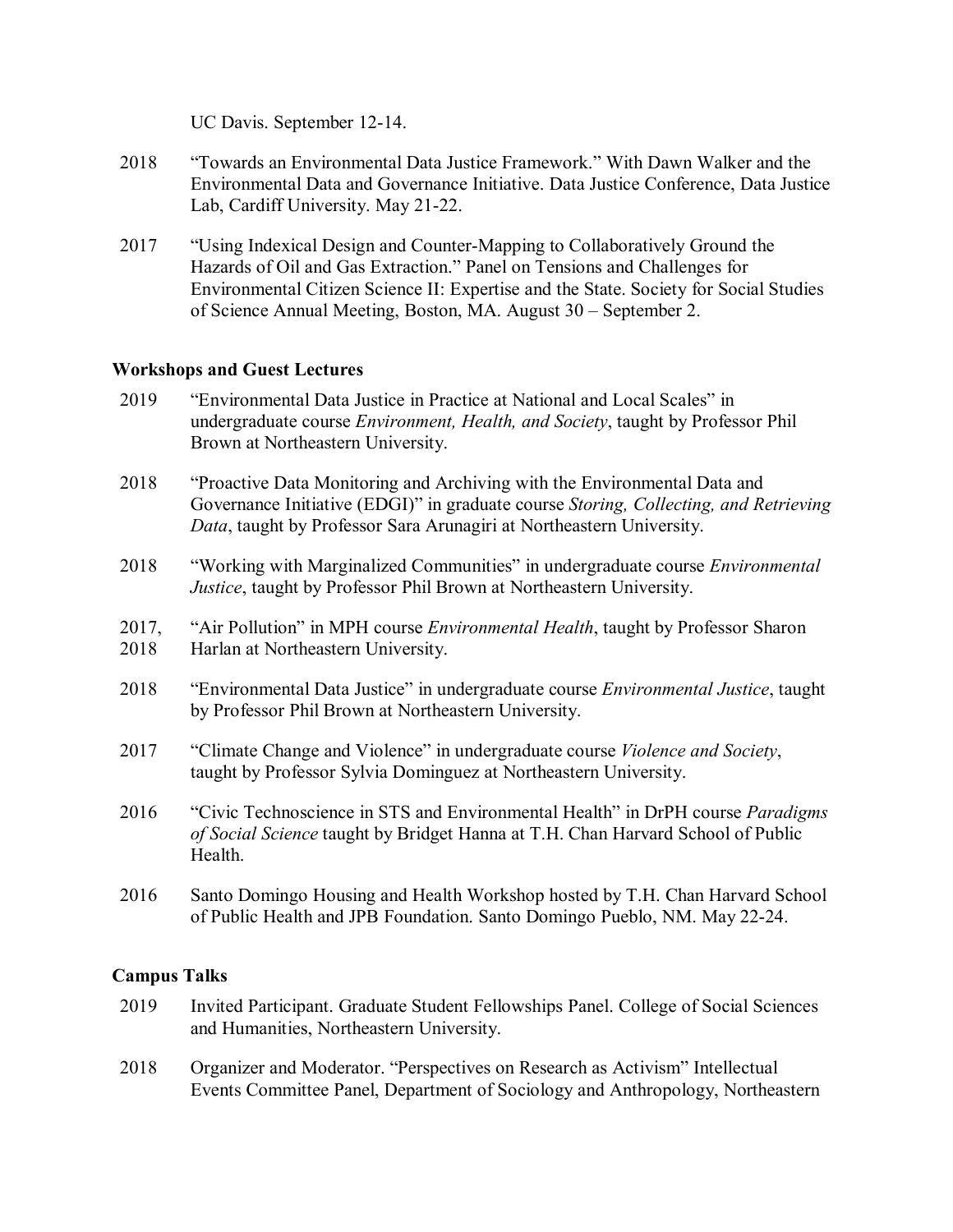University

- 2017 Organizer and Moderator. "The Dissertation from Pre-Proposal to Post-Defense" Professional Development Workshop, Department of Sociology and Anthropology, Northeastern University.
- 2016 Organizer and Presenter. "D.I.Y. Visualization of Toxic Exposures" Student Panel on Summer Research, Department of Sociology and Anthropology, Northeastern University.

### **TEACHING EXPERIENCE**

Fall 2020 **Teaching Assistant, Northeastern University**  Computers and Society

### **RESEARCH EXPERIENCE**

- 2015 present **Wylie Lab and Social Science Environmental Health Research Institute (SSEHRI)**, Northeastern University A lead graduate researcher, I collaborate with community members, scientists, and activists to measure air pollutants from oil and gas facilities.
- 2017-2018 **Silent Spring Institute** Mapped and spatially analyzed differences in contaminant levels between unincorporated and incorporated community water systems within the U.S.
- 2013-2014 **Brooklyn College Research Experience for Teachers** Designed and implemented study on phytoplankton diversity in Prospect Park Lake. Assisted graduate and undergraduate biology students with lab research and fieldwork.

# **DEPARTMENT AND PROFESSIONAL SERVICE**

### **The American Sociological Association**

2020-Present Elected Graduate Student Representative for the Section on Environmental Sociology

### **The Environmental Data & Governance Initiative**

- 2020- present Environmental Enforcement Watch project co-coordinator
- 2018-present Coordinating committee member
- 2018-2020 Environmental Data Justice working group coordinator
- 2017-2018 Communications coordinator
- 2016-2018 Webmaster
- 2016-present Charter member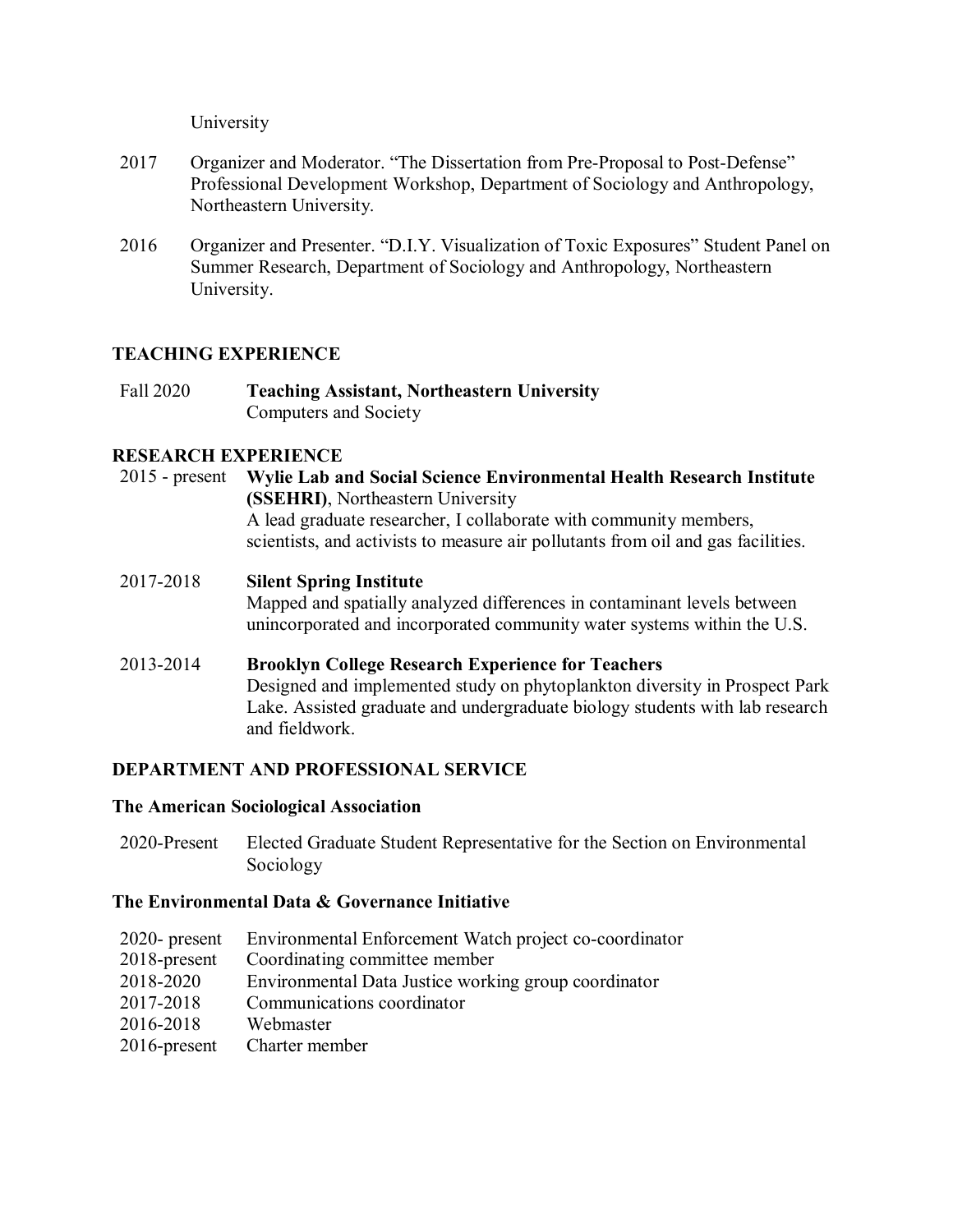### **Northeastern University Department of Sociology and Anthropology**

2018 - 2019 Elected to the Committee on Graduate Study, Northeastern University Department of Sociology. 2016-2018 Intellectual Events Committee, Northeastern University Department of Sociology.

### **Reviewer**

*The Society for the Study of Social Problems; Information, Communication, and Society; International Journal of Communication*

# **COMMUNITY INVOLVEMENT**

2021- Present Volunteer. Buffalo Community Fridge Network

- 2019 Discussant. "EJxYouth Summit," hosted by GreenRoots' Environmental Chelsea Organizers and the Environmental Data & Governance Initiative Environmental Data Justice working group.
- 2019 Co-organizer and moderator. "Environmental Data Justice: Vision and Values," hosted by the Environmental Data & Governance Initiative Environmental Data Justice working group. February 28.
- 2019 Volunteer. "Chemicals in the Creek" Data visualization performance and collaboration between MIT Media Lab, Northeastern University, and Chelsea GreenRoots. April 22.
- 2017 Volunteer. "Enacting Environmental Data Justice: A 4S Pre-Meeting Event" hosted by the Environmental Data & Governance Initiative. Northeastern University.
- 2017 Volunteer and co-organizer. Data Rescue Boston at Northeastern University, hosted by the Environmental Data and Governance Initiative and DataRefuge.
- 2017 Volunteer. Data Rescue Boston at MIT, hosted by the Environmental Data and Governance Initiative and DataRefuge.

# **PROFESSIONAL EXPERIENCE**

2012-2015 **9th-12th Grade Science Teacher**  Brooklyn Theatre Arts High School, Brooklyn, NY. Earth Science, Chemistry, AP Environmental Science, Science Department Chair, Sustainability Coordinator.

# **MEDIA COVERAGE AND SCHOLARLY INTERVIEWS**

Longdon, Joycelyn. "Environmental Data Justice." The Lancet Planetary Health 4, no. 11 (2020): e510-e511.